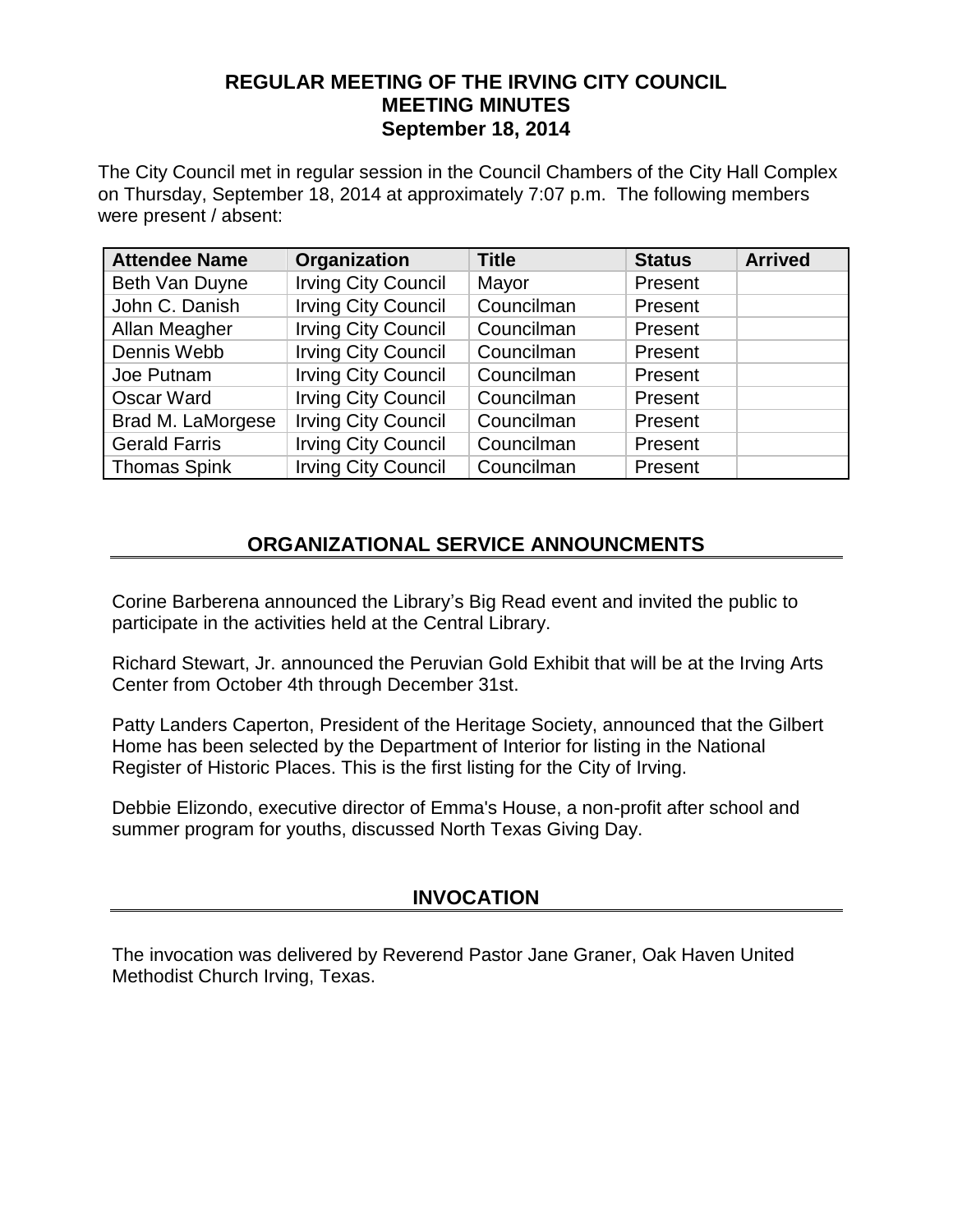## **PLEDGE OF ALLEGIANCE**

The pledge of allegiance was given by Emma Elizondo and other youth members of Emma's House.

## **PROCLAMATION**

Councilman Dennis Webb presented certificates to Gloria the dog and Marcella Malkey.

### **CITIZENS' FORUM**

Citizens are invited to speak for three (3) minutes on matters relating to City government and on items not listed on the regular agenda.

Carl Lewis, 1917 Sunnybrook Dr., Irving, TX - Mr. Lewis spoke regarding traffic lights on MacArthur Lane.

James Stewart, 1620 Summer Place Cir., Irving, TX - Mr. Stewart spoke regarding the expansion of Disc Golf at Fritz Park and thanked the director and staff from the Parks and Recreation Department for all of their assistance on this project.

Don Van Slyke, 2617 Castle St., Irving, TX - Mr. Van Slyke praised the city's new website.

George Stephenson, 2105 Druid Dr., Irving, TX - Mr. Stephenson spoke regarding South Irving neglect.

Steve Hillier, 121 Brentwood Ct., Irving, TX - Mr. Hillier spoke regarding his opposition to toll roads and other transportation issues.

Paul Stock, 2533 Syracuse, Irving, TX - Mr. Stock spoke regarding the "slumlords" that do not take care of the houses they have turned into boarding homes and thought code enforcement should look into the problem.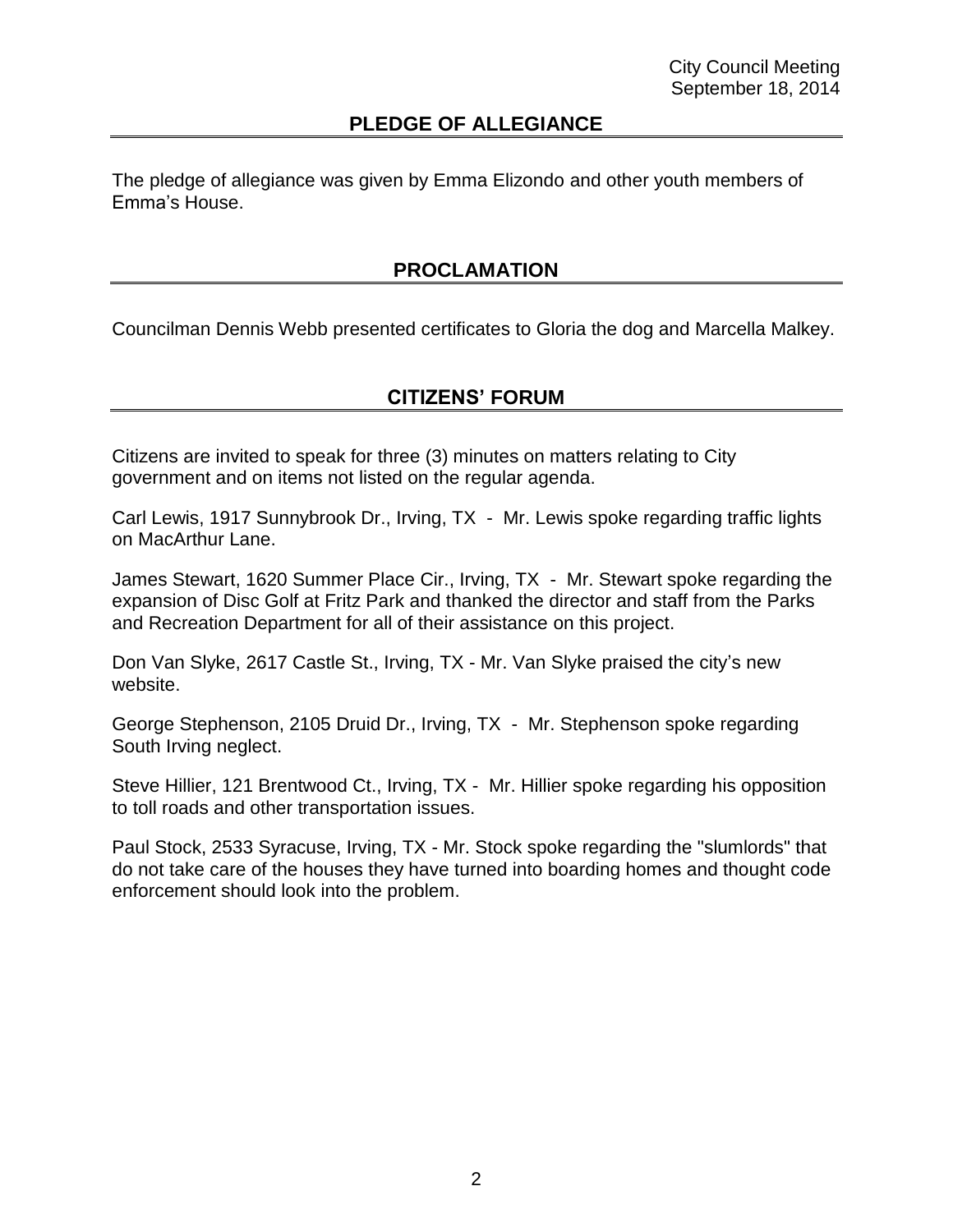## **CITY COUNCIL AGENDA**

### **1 City Operations Update**

There was no operations update at tonight's meeting.

### **2 Heritage Crossing Update**

There was no Heritage Crossing Update at tonight's meeting.

**3 Ordinance No. ORD-2014-9621 --** Adoption of the 2014-15 City of Irving Fiscal Year Budget

The following individual(s) signed up to speak in support of this item: Don Van Slyke, 2617 Castle St., Irving, TX Ken Johnstone, 2825 Burning Tree, Irving, TX William Neal, 2417 Willow Ln., Irving, TX Sharon Barbosa-Crain, 2608 Alan-a-Dale, Irving, TX Michael McPhail, 815 Dixon, Irving, TX

The following individual(s) signed up to speak in opposition of this item: Wally Banks, 3413 Briarcliff Ct. S., Irving, TX Grant Blake, 5403 Hidden Oaks Ln., Arlington, TX Jimmie Duncan, 1428 Brenda Dr., Irving, TX Larry Lane, 1130 Indy Ct., Irving, TX Fred Blundell, 2812 Burning Tree Ln., Irving, TX Logan Scheiwe, 2812 Lago Vista Loop, Irving, TX

The following individual(s) signed up in support of this item but did not want to speak: Josh Smith, 2721 Still Meadow, Irving, TX Loren Erwin 1501 Myers Rd., Irving TX Robert McWilliams, 1909 Valley Oaks Ct., Irving, TX Rita Erwin, 1501 Myers Rd., Irving TX Kayla Bruno, 1502 Shady Ln., Bedford, TX

The following individual(s) signed up in opposition of this item but did not want to speak:

Jason Bates, 929 Warwick St., Bedford, TX Steven Saffel, 2150 Sunstone Dr., Carrollton, TX Susan Saffel, 2150 Sunstone Dr., Carrollton, TX James Bruno, 12308 Macanaon Ln., Ft. Worth, TX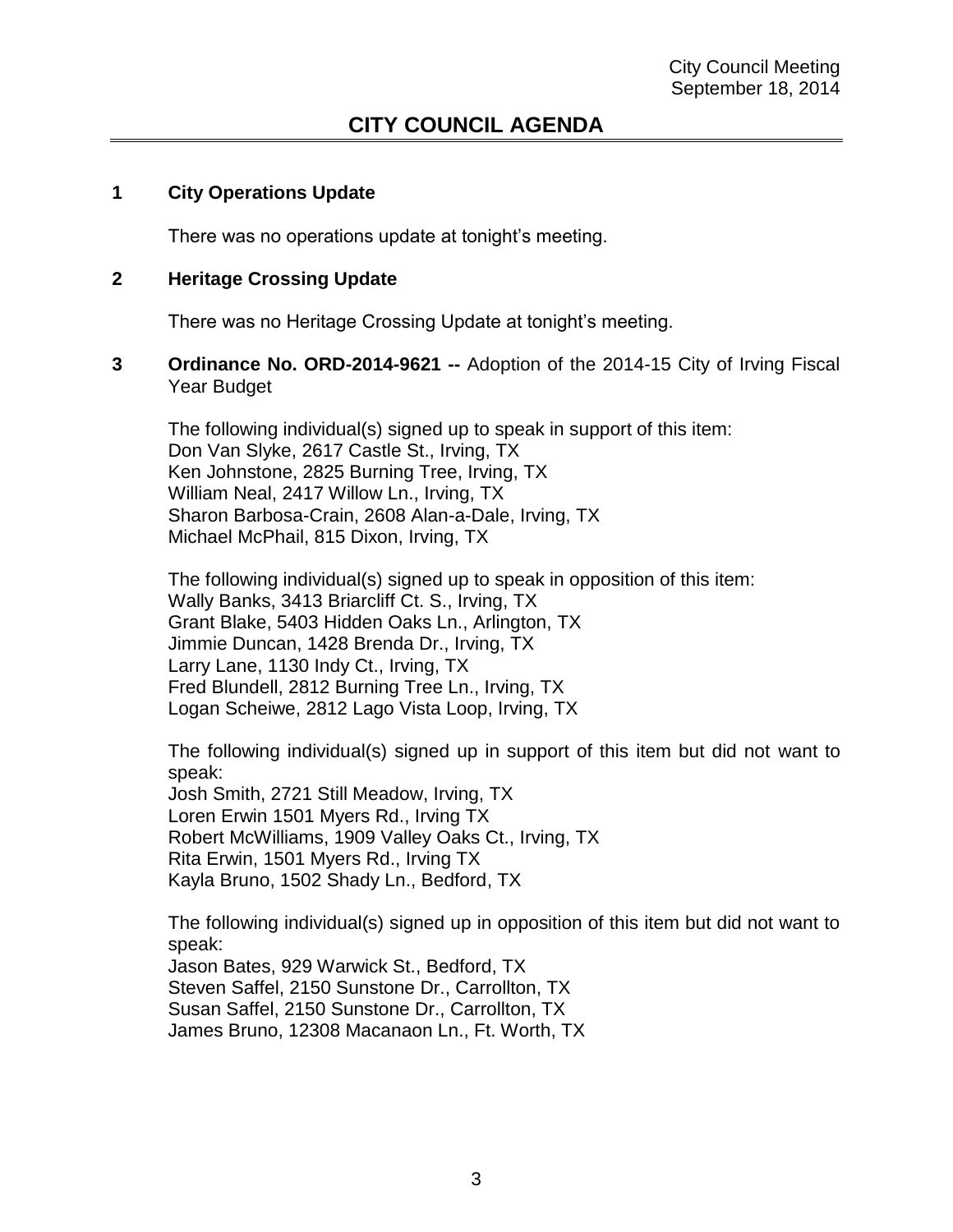Emily Bruno, 12308 Macanaon Ln., Ft. Worth, TX Sven Haterius, 3303 N. MacArthur, Irving, TX Brent Jenkins, 2801 Esters Rd., Irving, TX Benjamin Reid, 6061 Village Bend #409, Dallas, TX R.L. Bruno, 1499 CR 2318, Canton, TX David Walker, 2801 Esters, Irving, TX Jacob Hempstead, 2801 Esters Rd., Irving, TX Roger Hogle, 1904 Sunnybrook, Irving, TX

Motioned by Councilman Farris, seconded by Mayor Van Duyne to Approve Adoption of the 2014-15 City of Irving Fiscal Year Budget as presented by City staff notating a tax rate of 0.5941.

Motion approved 6-3.

Councilmember(s) voting in favor of this motion include: Mayor Van Duyne, Councilmen Danish, Ward, LaMorgese, Farris and Spink

Councilmember(s) voting in opposition of this motion include: Councilmen Meagher, Putnam and Webb.

| <b>RESULT:</b>   | <b>ADOPTED [6 TO 3]</b>                           |
|------------------|---------------------------------------------------|
| <b>MOVER:</b>    | Gerald Farris, Councilman                         |
| <b>SECONDER:</b> | Beth Van Duyne, Mayor                             |
| <b>AYES:</b>     | Van Duyne, Danish, Ward, LaMorgese, Farris, Spink |
| <b>NAYS:</b>     | Allan Meagher, Dennis Webb, Joe Putnam            |

**4 Ordinance No. ORD-2014-9622 --** Ratifying the Fiscal Year 2014-15 Budget Which Increases Property Tax Revenues

No action was necessary to be taken on this ordinance.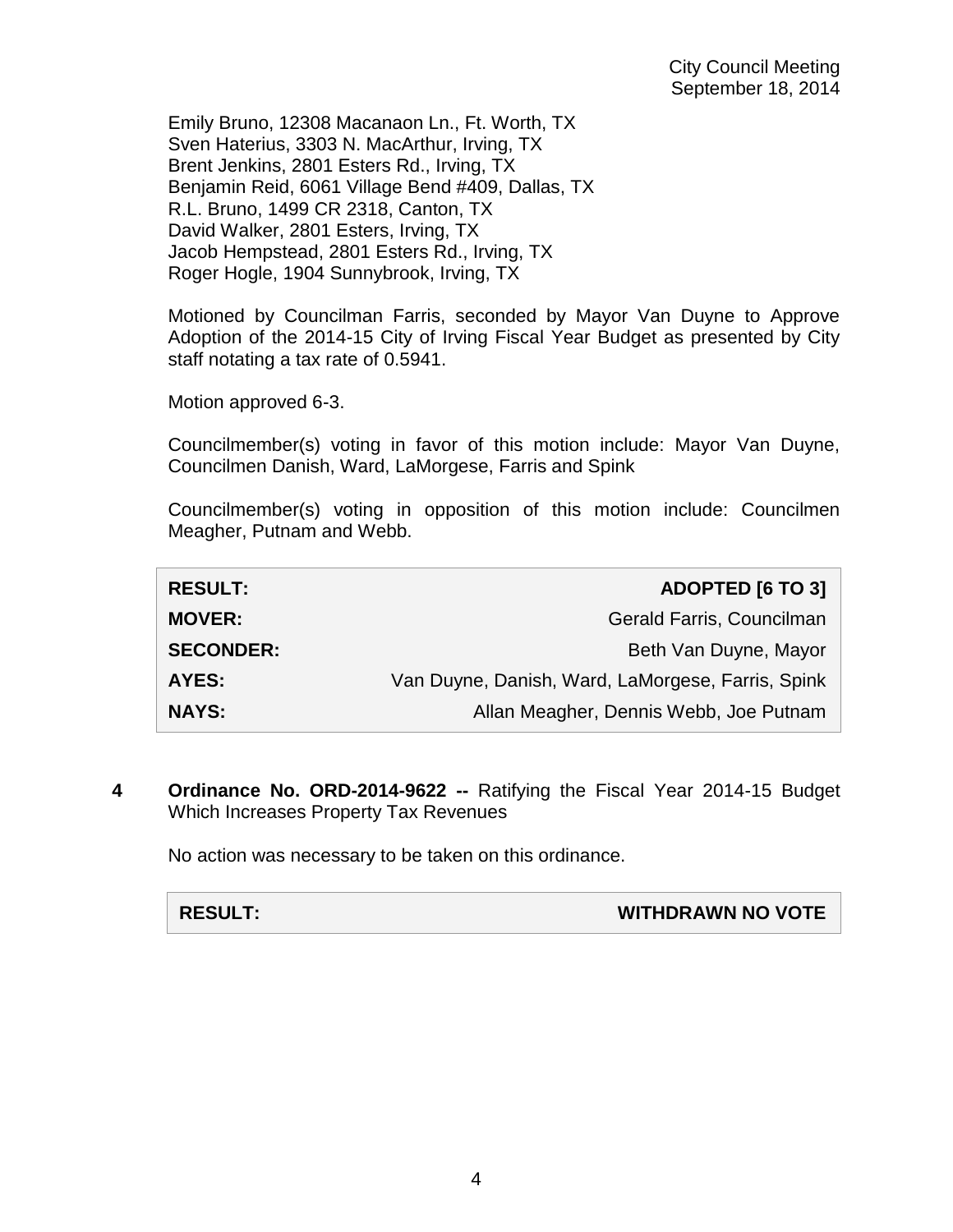**5 Ordinance No. ORD-2014-9623 --** Setting the 2014 Tax Rate and Levying the Tax as Required by the State of Texas Property Tax Code

No one signed up to speak on this item at tonight's meeting.

Motioned by Mayor Van Duyne, seconded by Councilman Danish to Approve Setting the 2014 Tax Rate and Levying the Tax as Required by the State of Texas Property Tax Code

Motion approved 6-3.

Councilmember(s) voting in favor of this motion include: Mayor Van Duyne, Councilmen Danish, Ward, LaMorgese, Farris and Spink

Councilmember(s) voting in opposition of this motion include: Councilmen Meagher, Putnam and Webb.

| <b>RESULT:</b>   | <b>ADOPTED [6 TO 3]</b>                           |
|------------------|---------------------------------------------------|
| <b>MOVER:</b>    | Beth Van Duyne, Mayor                             |
| <b>SECONDER:</b> | John C. Danish, Councilman                        |
| <b>AYES:</b>     | Van Duyne, Danish, Ward, LaMorgese, Farris, Spink |
| <b>NAYS:</b>     | Allan Meagher, Dennis Webb, Joe Putnam            |

**6 Ordinance No. ORD-2014-9624 --** Adopting the 2014 City of Irving Tax Roll as Required by the State of Texas Property Tax Code

No one signed up to speak on this item at tonight's meeting.

Motioned by Councilman Ward, seconded by Councilman Danish to Approve Adopting the 2014 City of Irving Tax Roll as Required by the State of Texas Property Tax Code

Motion approved 9-0.

| <b>RESULT:</b>         | <b>ADOPTED [UNANIMOUS]</b>                                 |
|------------------------|------------------------------------------------------------|
| <b>MOVER:</b>          | Oscar Ward, Councilman                                     |
| <b>SECONDER:</b>       | John C. Danish, Councilman                                 |
| AYES:<br>Farris, Spink | Van Duyne, Danish, Meagher, Webb, Putnam, Ward, LaMorgese, |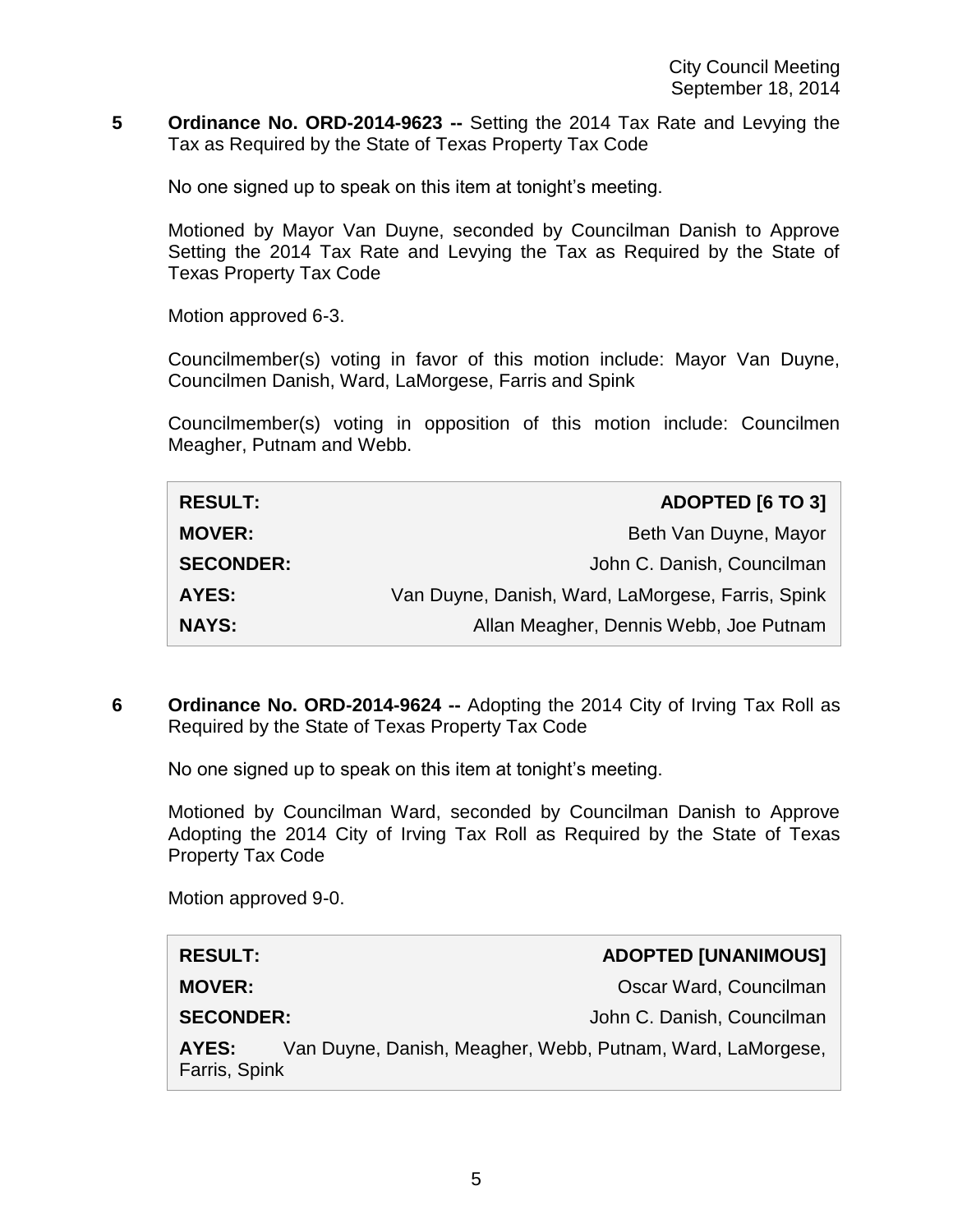# **CONSENT AGENDA**

Motioned by Councilman Putnam, seconded by Councilman Spink to approve consent agenda items 7-37, and pull items(s) 17 and 18 for individual consideration.

Motion approved 9-0.

### **7 Approving Minutes for Wednesday, September 03, 2014**

| <b>RESULT:</b>         | <b>ACCEPTED [UNANIMOUS]</b>                                |
|------------------------|------------------------------------------------------------|
| <b>MOVER:</b>          | Joe Putnam, Councilman                                     |
| <b>SECONDER:</b>       | Thomas Spink, Councilman                                   |
| AYES:<br>Farris, Spink | Van Duyne, Danish, Meagher, Webb, Putnam, Ward, LaMorgese, |

### **8 Approving Minutes for Thursday, September 04, 2014**

| <b>RESULT:</b>         |                                                            | <b>ACCEPTED [UNANIMOUS]</b> |
|------------------------|------------------------------------------------------------|-----------------------------|
| <b>MOVER:</b>          |                                                            | Joe Putnam, Councilman      |
| <b>SECONDER:</b>       |                                                            | Thomas Spink, Councilman    |
| AYES:<br>Farris, Spink | Van Duyne, Danish, Meagher, Webb, Putnam, Ward, LaMorgese, |                             |

**9 Resolution No. RES-2014-319 --** Renewing an Annual Contract with the University of Texas Southwestern Medical Center at Dallas for Continuing Education Services for Emergency Medical Technicians (EMTs) and Paramedics in the Amount of \$113,150.00

| <b>RESULT:</b>                                                                       | <b>ADOPTED [UNANIMOUS]</b> |
|--------------------------------------------------------------------------------------|----------------------------|
| <b>MOVER:</b>                                                                        | Joe Putnam, Councilman     |
| <b>SECONDER:</b>                                                                     | Thomas Spink, Councilman   |
| Van Duyne, Danish, Meagher, Webb, Putnam, Ward, LaMorgese,<br>AYES:<br>Farris, Spink |                            |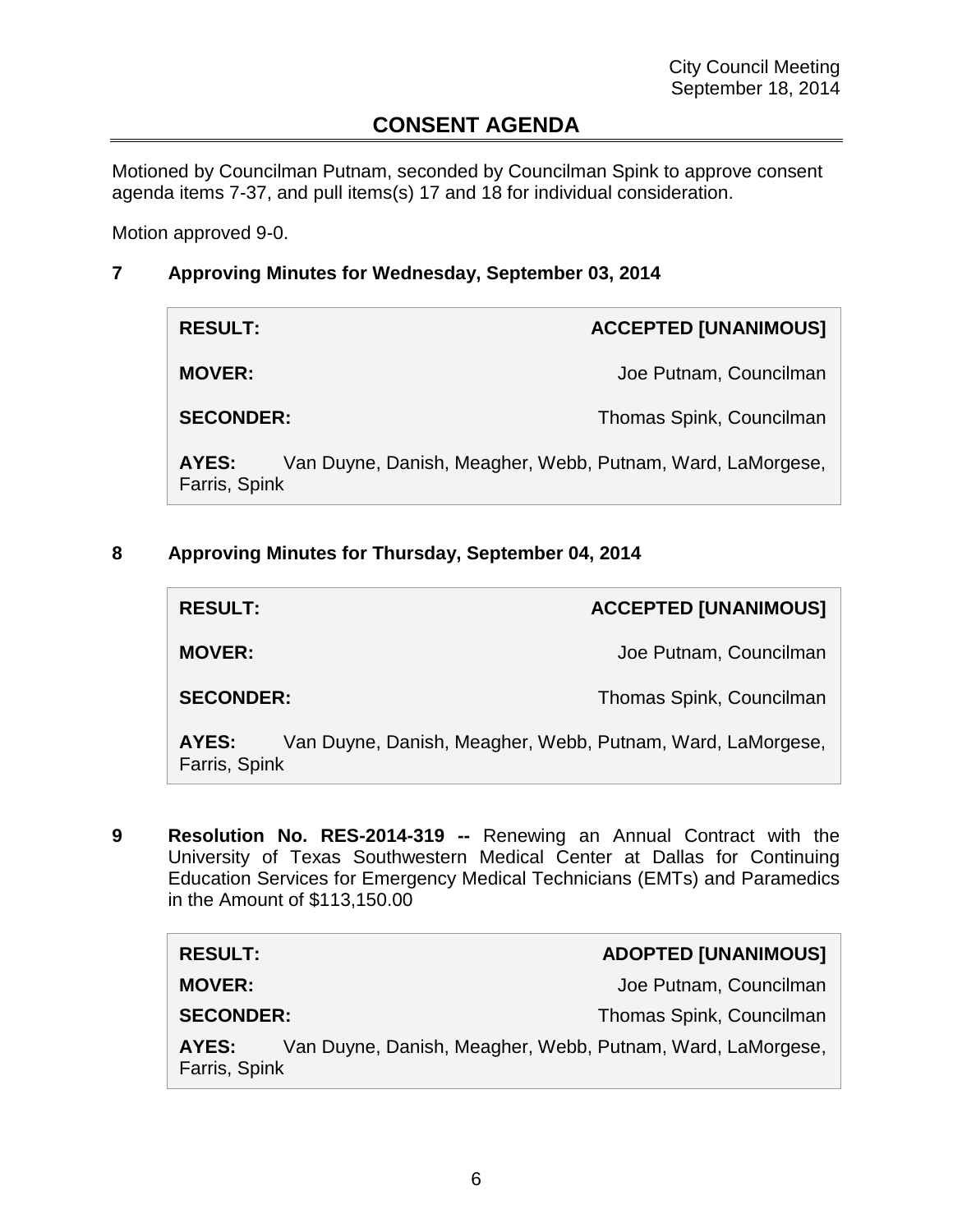**10 Resolution No. RES-2014-320 --** Renewing an Annual Contract with the University of Texas Southwestern Medical Center at Dallas for Medical Direction and Quality Assurance Services for Emergency Medical Technicians (EMTs) and Paramedics in the Amount of \$7,007.94

### **RESULT: ADOPTED [UNANIMOUS]**

**MOVER: MOVER: Joe Putnam, Councilman** 

**SECONDER:** Thomas Spink, Councilman

**AYES:** Van Duyne, Danish, Meagher, Webb, Putnam, Ward, LaMorgese, Farris, Spink

**11 Resolution No. RES-2014-321 --** Approving Amendment No. 2 to the Household Hazardous Waste Interlocal Agreement Between Dallas County and City of Irving to Provide a Program in Which Residents Can Properly Dispose of Household Chemicals, in the Amount Not to Exceed \$110,000.00

| <b>RESULT:</b>                                                                       | <b>ADOPTED [UNANIMOUS]</b> |
|--------------------------------------------------------------------------------------|----------------------------|
| <b>MOVER:</b>                                                                        | Joe Putnam, Councilman     |
| <b>SECONDER:</b>                                                                     | Thomas Spink, Councilman   |
| Van Duyne, Danish, Meagher, Webb, Putnam, Ward, LaMorgese,<br>AYES:<br>Farris, Spink |                            |

**12 Resolution No. RES-2014-322 --** Approving the Rate Setting Documents and Proposal to Dallas Area Agency on Aging (DAAA) for the Reimbursement of Meals Provided at Heritage Senior Center in an Amount Not to Exceed \$63,297.48

| <b>RESULT:</b>                                                                       | <b>ADOPTED [UNANIMOUS]</b> |
|--------------------------------------------------------------------------------------|----------------------------|
| <b>MOVER:</b>                                                                        | Joe Putnam, Councilman     |
| <b>SECONDER:</b>                                                                     | Thomas Spink, Councilman   |
| Van Duyne, Danish, Meagher, Webb, Putnam, Ward, LaMorgese,<br>AYES:<br>Farris, Spink |                            |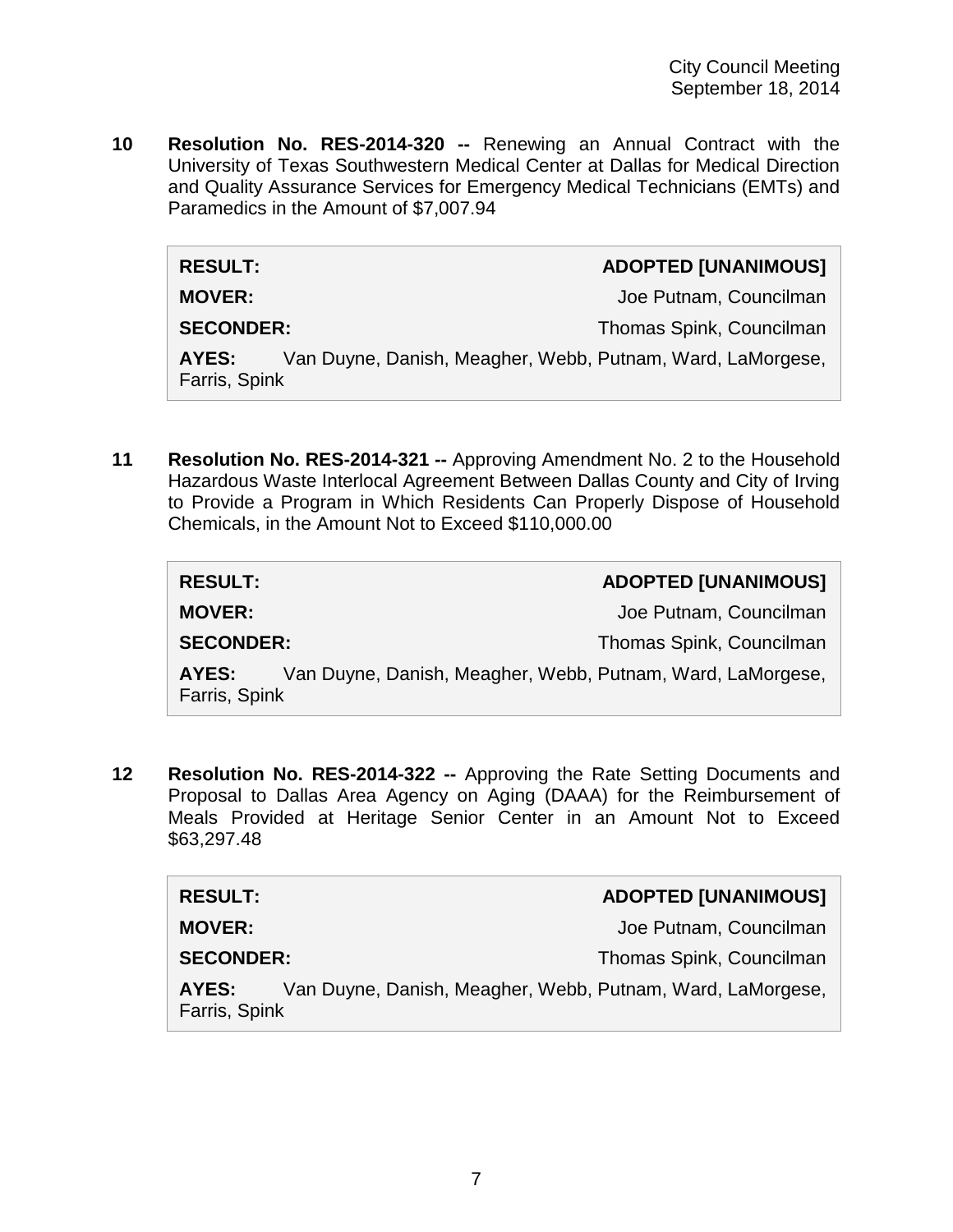**13 Resolution No. RES-2014-323 --** Approving the Agreement Between the City of Irving and the Visiting Nurse Association of Texas to Provide Meals at the Heritage Senior Center in an Amount Not to Exceed \$75,000.00

| <b>ADOPTED [UNANIMOUS]</b> |
|----------------------------|
|                            |

 $RESULT:$ 

**MOVER: MOVER: Joe Putnam, Councilman** 

**SECONDER:** Thomas Spink, Councilman

**AYES:** Van Duyne, Danish, Meagher, Webb, Putnam, Ward, LaMorgese, Farris, Spink

**14 Resolution No. RES-2014-324 --** Approving the First Amendment to the Interlocal Agreement Between Dallas County Schools and the City of Irving for the Provision of Bus Transportation Services for Recreation Center Program Participants in an Amount Not to Exceed \$75,000.00

| <b>RESULT:</b>                                                                       | <b>ADOPTED [UNANIMOUS]</b> |
|--------------------------------------------------------------------------------------|----------------------------|
| <b>MOVER:</b>                                                                        | Joe Putnam, Councilman     |
| <b>SECONDER:</b>                                                                     | Thomas Spink, Councilman   |
| Van Duyne, Danish, Meagher, Webb, Putnam, Ward, LaMorgese,<br>AYES:<br>Farris, Spink |                            |

**15 Resolution No. RES-2014-325 --** Approving a Legal Services Agreement with Strasburger & Price, LLP

| <b>RESULT:</b>         | <b>ADOPTED [UNANIMOUS]</b>                                 |
|------------------------|------------------------------------------------------------|
| <b>MOVER:</b>          | Joe Putnam, Councilman                                     |
| <b>SECONDER:</b>       | Thomas Spink, Councilman                                   |
| AYES:<br>Farris, Spink | Van Duyne, Danish, Meagher, Webb, Putnam, Ward, LaMorgese, |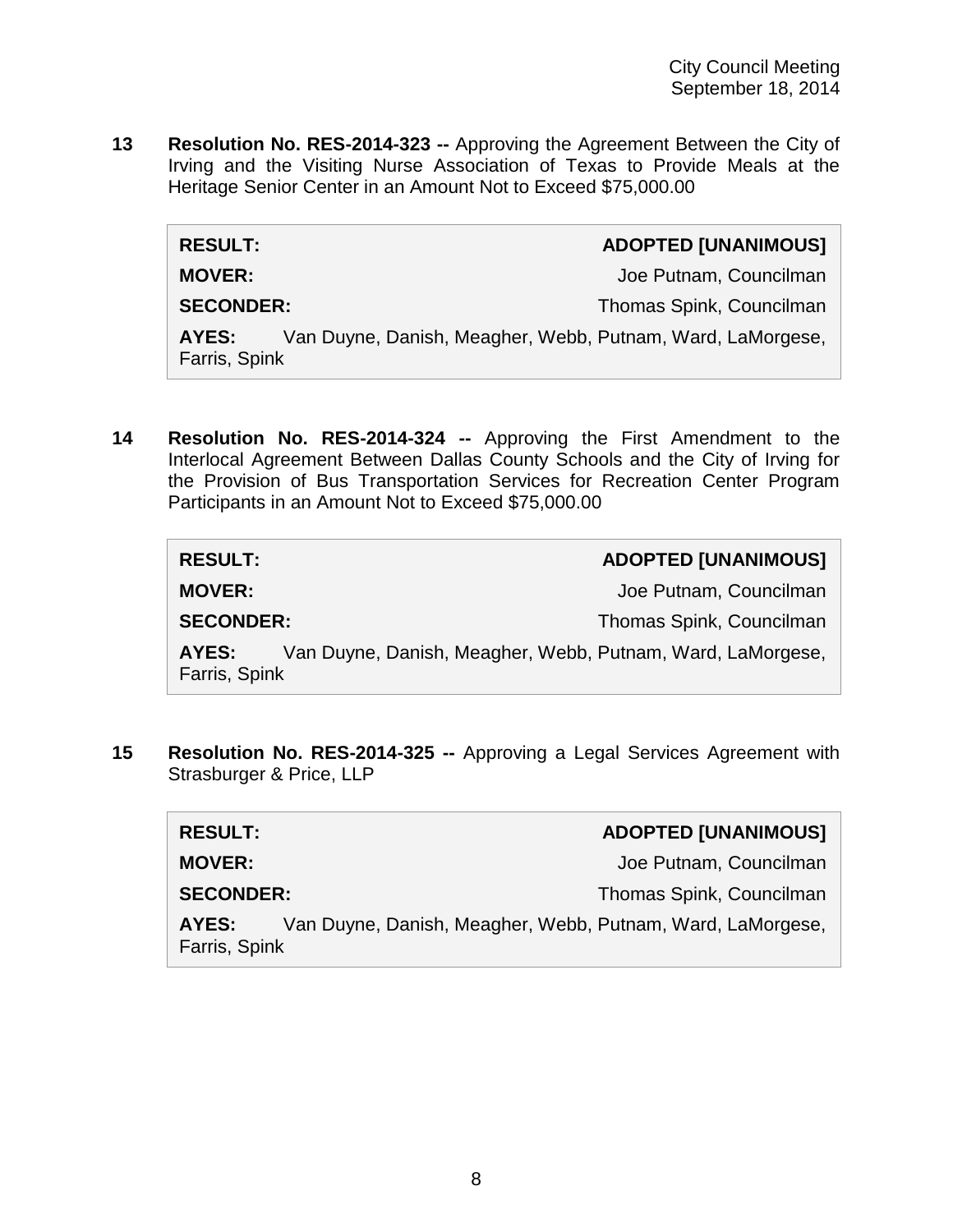**16 Resolution No. RES-2014-326 --** Approving an Interlocal Agreement Between the City of Irving and the Irving Independent School District for the Conduct of an Industry Practicum

The following individual(s) signed up in support of this item but did not want to speak:

Don Van Slyke, 2617 Castle St., Irving, TX

| <b>RESULT:</b>         |                                                            | <b>ADOPTED [UNANIMOUS]</b> |
|------------------------|------------------------------------------------------------|----------------------------|
| <b>MOVER:</b>          |                                                            | Joe Putnam, Councilman     |
| <b>SECONDER:</b>       |                                                            | Thomas Spink, Councilman   |
| AYES:<br>Farris, Spink | Van Duyne, Danish, Meagher, Webb, Putnam, Ward, LaMorgese, |                            |

**17 Resolution No. RES-2014-327 --** Approving a Project Funding Agreement Between the City of Irving and The Las Colinas Association (TLCA) Relating to the Undergrounding of Utilities Along Riverside Drive, Including Reimbursement of Project Costs by TLCA, in an Amount Not to Exceed \$600,000.00

Motioned by Councilman Ward, seconded by Councilman LaMorgese to Approving a Project Funding Agreement Between the City of Irving and The Las Colinas Association (TLCA) Relating to the Undergrounding of Utilities Along Riverside Drive, Including Reimbursement of Project Costs by TLCA, in an Amount Not to Exceed \$600,000.00

Motion approved 7-2.

Councilmember(s) voting in opposition of this motion include: Councilmen Meagher and Putnam.

| <b>RESULT:</b>   | <b>ADOPTED [7 TO 2]</b>                                 |
|------------------|---------------------------------------------------------|
| <b>MOVER:</b>    | Oscar Ward, Councilman                                  |
| <b>SECONDER:</b> | Brad M. LaMorgese, Councilman                           |
| AYES:            | Van Duyne, Danish, Webb, Ward, LaMorgese, Farris, Spink |
| <b>NAYS:</b>     | Allan Meagher, Joe Putnam                               |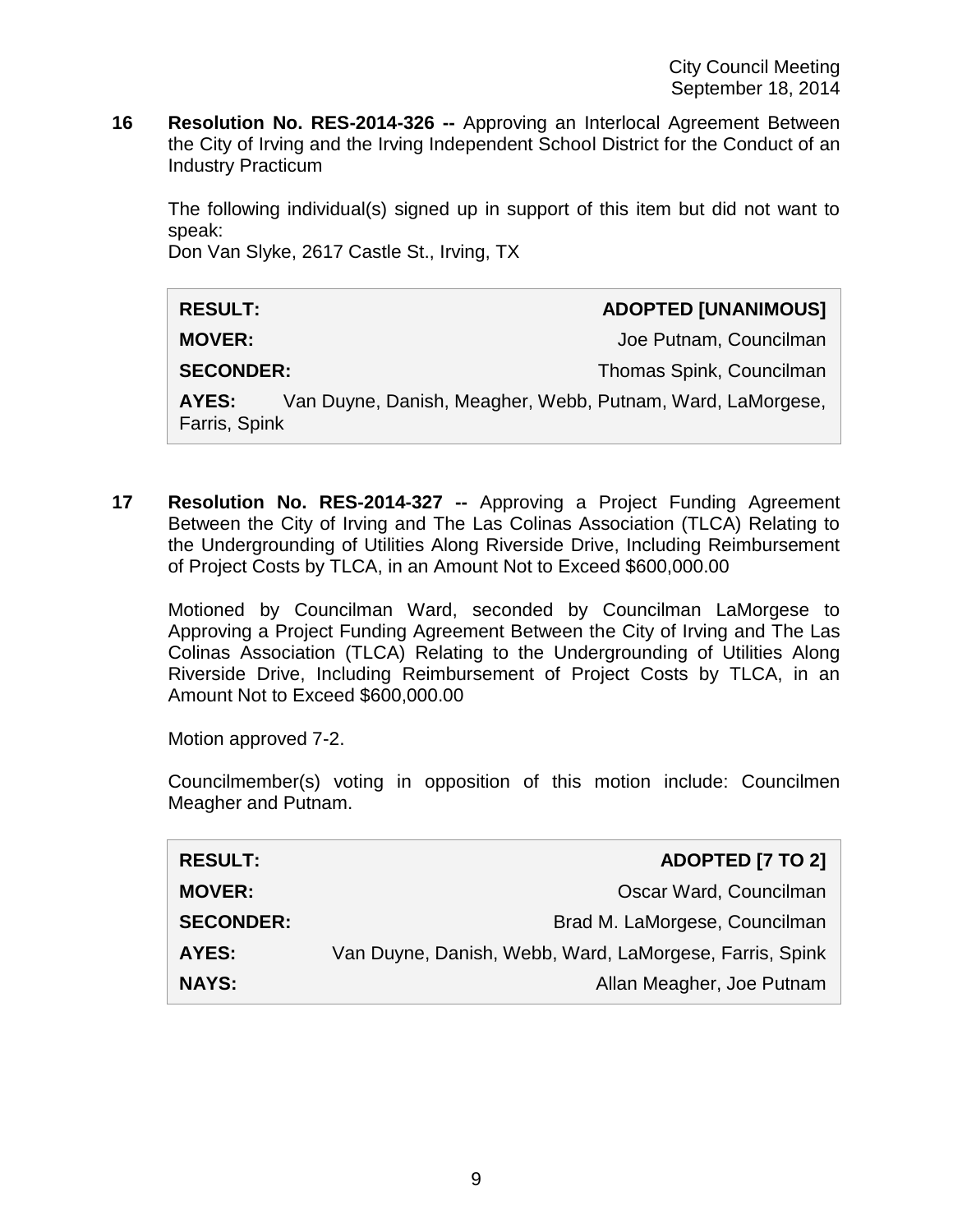City Council Meeting September 18, 2014

**18 Resolution No. RES-2014-328 --** Approving an Interlocal Agreement Between the City of Irving and Dallas County Flood Control District No. 1 (DCFCD1) in the Amount of \$24,000.00 for the Analysis and Improvement of District Infrastructure

Motioned by Councilman Ward, seconded by Councilman LaMorgese to approve an Interlocal Agreement Between the City of Irving and Dallas County Flood Control District No. 1 (DCFCD1) in the Amount of \$24,000.00 for the Analysis and Improvement of District Infrastructure

Motion approved 8-0-1.

Councilmember(s) voting in abstention of this motion include: Councilman Putnam.

| <b>RESULT:</b>                                                         | <b>ADOPTED [8-0-1]</b>        |
|------------------------------------------------------------------------|-------------------------------|
| <b>MOVER:</b>                                                          | Oscar Ward, Councilman        |
| <b>SECONDER:</b>                                                       | Brad M. LaMorgese, Councilman |
| AYES: Van Duyne, Danish, Meagher, Webb, Ward, LaMorgese, Farris, Spink |                               |
| <b>ABSTAIN:</b>                                                        | Joe Putnam                    |

**19 Resolution No. RES-2014-329 --** Authorizing the City Manager or Designee to Negotiate and the Mayor to Execute a Long Term Electricity Supply Contract for the City of Irving with Direct Energy Business, LLC, Gexa Energy, LP, MidAmerican Energy Company, Reliant Energy Retail Services, LLC, Texas General Land Office, TXU Energy Retail Company, LLC, or World Energy Based on Best Price and Other Conditions Set by the City Council

| <b>RESULT:</b>         | <b>ADOPTED [UNANIMOUS]</b>                                 |
|------------------------|------------------------------------------------------------|
| <b>MOVER:</b>          | Joe Putnam, Councilman                                     |
| <b>SECONDER:</b>       | Thomas Spink, Councilman                                   |
| AYES:<br>Farris, Spink | Van Duyne, Danish, Meagher, Webb, Putnam, Ward, LaMorgese, |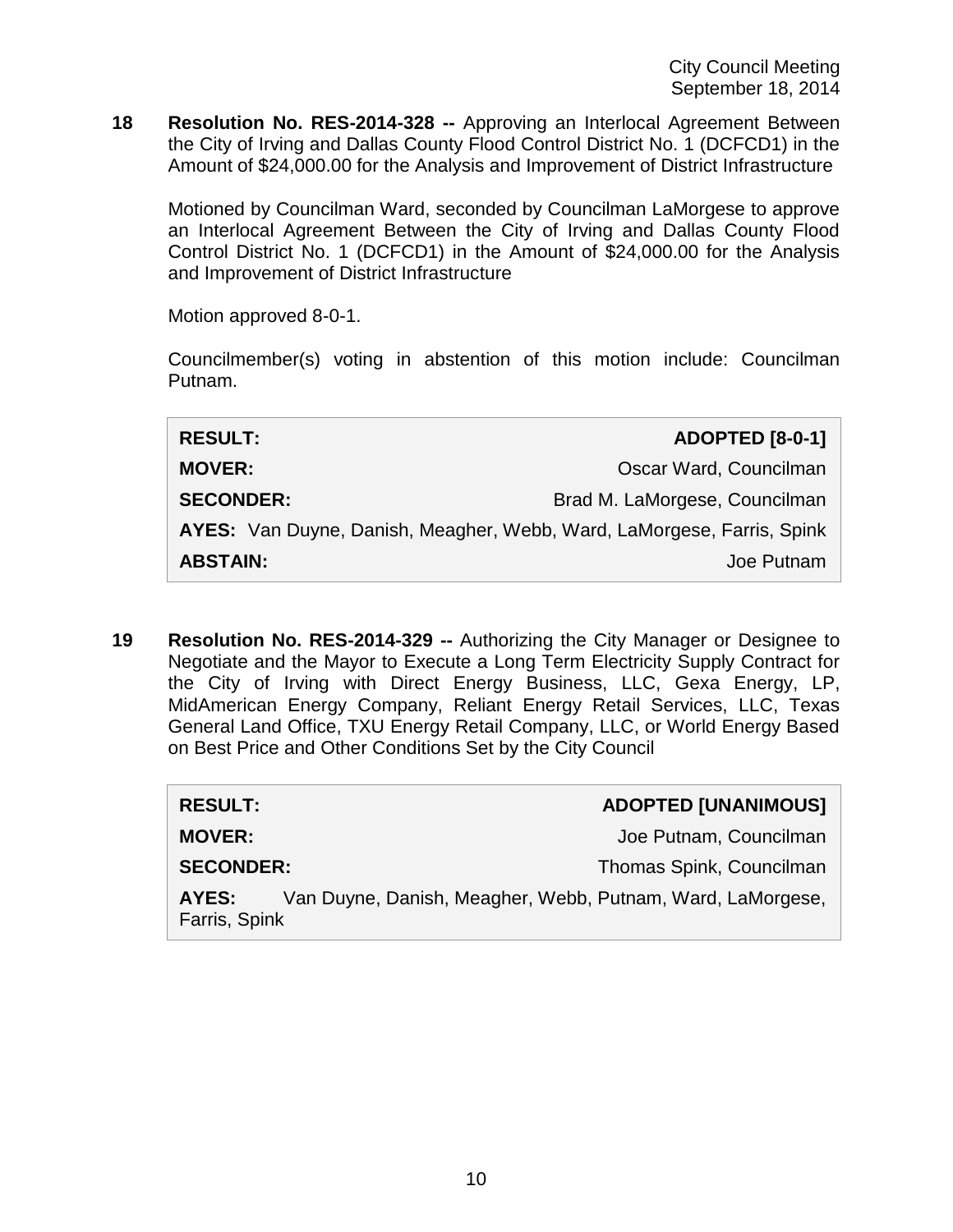**20 Resolution No. RES-2014-330 --** Renewing an Interlocal Agreement with Dallas County Health and Human Services for Control of Communicable Disease Services in the Total Estimated Amount of \$81,906.00

| <b>RESULT:</b>                                                                       | <b>ADOPTED [UNANIMOUS]</b> |
|--------------------------------------------------------------------------------------|----------------------------|
| <b>MOVER:</b>                                                                        | Joe Putnam, Councilman     |
| <b>SECONDER:</b>                                                                     | Thomas Spink, Councilman   |
| Van Duyne, Danish, Meagher, Webb, Putnam, Ward, LaMorgese,<br>AYES:<br>Farris, Spink |                            |

**21 Resolution No. RES-2014-331 --** Approving the FY2014-15 Sister Cities/International Trade Development and Assistant Center Services Contract Between the City of Irving, Texas and the Greater Irving-Las Colinas Chamber of Commerce in the Amount of \$164,800.00

| <b>RESULT:</b>                                                                       | <b>ADOPTED [UNANIMOUS]</b> |
|--------------------------------------------------------------------------------------|----------------------------|
| <b>MOVER:</b>                                                                        | Joe Putnam, Councilman     |
| <b>SECONDER:</b>                                                                     | Thomas Spink, Councilman   |
| Van Duyne, Danish, Meagher, Webb, Putnam, Ward, LaMorgese,<br>AYES:<br>Farris, Spink |                            |

**22 Resolution No. RES-2014-332 --** Approving an Economic Incentive Agreement with Royal Lane Holdings, LP, a Texas Limited Partnership for the Construction of the State Highway 114 Westbound Frontage Road

| <b>RESULT:</b>         | <b>ADOPTED [UNANIMOUS]</b>                                 |
|------------------------|------------------------------------------------------------|
| <b>MOVER:</b>          | Joe Putnam, Councilman                                     |
| <b>SECONDER:</b>       | Thomas Spink, Councilman                                   |
| AYES:<br>Farris, Spink | Van Duyne, Danish, Meagher, Webb, Putnam, Ward, LaMorgese, |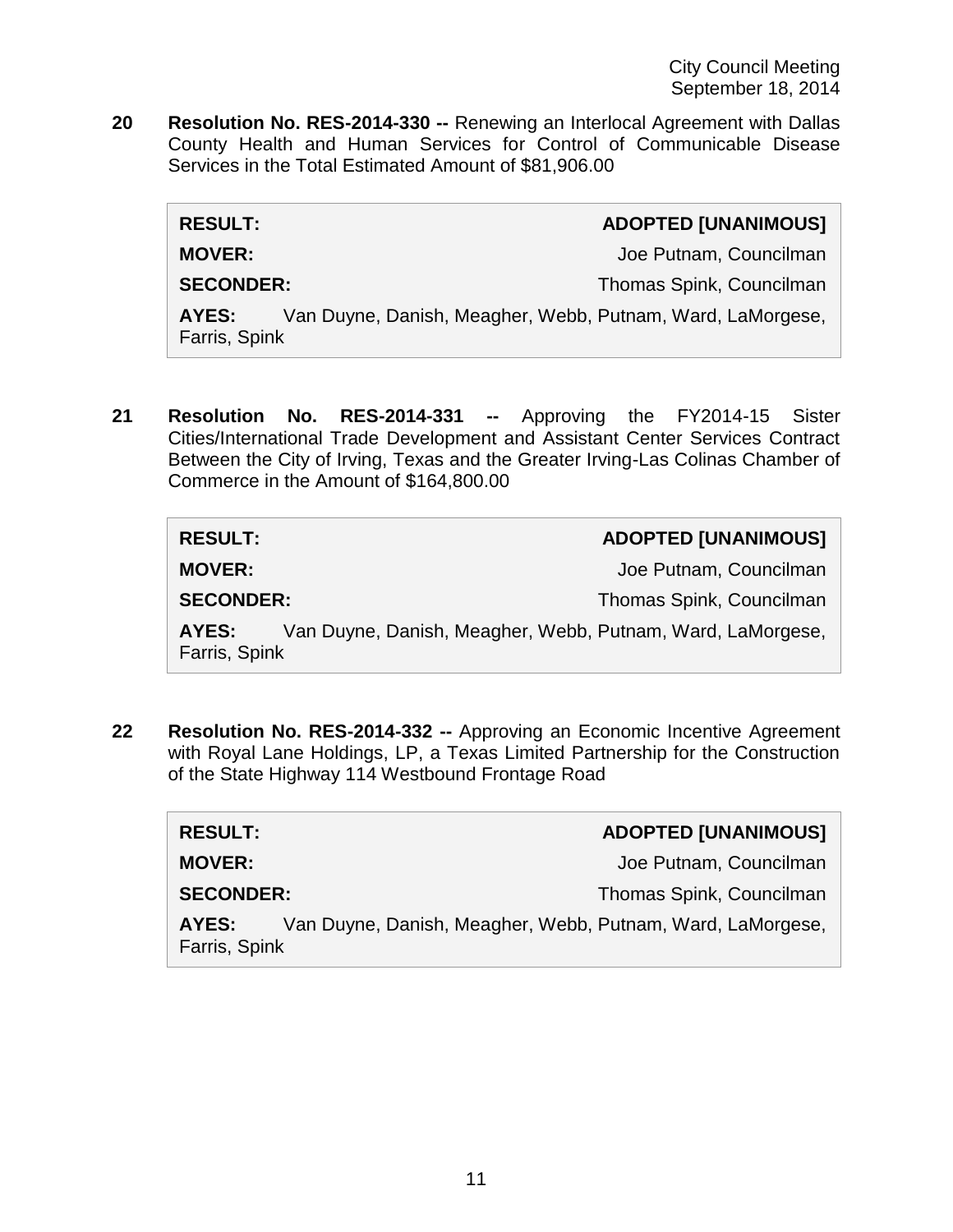**23 Resolution No. RES-2014-333 --** Approving the Annual Service Plan Update to the Service and Assessment Plan and Assessment Roll for The Bridges of Las Colinas Public Improvement District

| <b>RESULT:</b>         |                                                            | <b>ADOPTED [UNANIMOUS]</b> |
|------------------------|------------------------------------------------------------|----------------------------|
| <b>MOVER:</b>          |                                                            | Joe Putnam, Councilman     |
| <b>SECONDER:</b>       |                                                            | Thomas Spink, Councilman   |
| AYES:<br>Farris, Spink | Van Duyne, Danish, Meagher, Webb, Putnam, Ward, LaMorgese, |                            |
|                        |                                                            |                            |

**24 Resolution No. RES-2014-334 --** Approving the Annual Service Plan Update to the Service and Assessment Plan and Assessment Roll for the Ranchview Public Improvement District

| <b>RESULT:</b>         |                                                            | <b>ADOPTED [UNANIMOUS]</b> |
|------------------------|------------------------------------------------------------|----------------------------|
| <b>MOVER:</b>          |                                                            | Joe Putnam, Councilman     |
| <b>SECONDER:</b>       |                                                            | Thomas Spink, Councilman   |
| AYES:<br>Farris, Spink | Van Duyne, Danish, Meagher, Webb, Putnam, Ward, LaMorgese, |                            |

**25 Resolution No. RES-2014-335 --** Approving the Annual Service Plan Update to the Service and Assessment Plan and Assessment Roll for Parkside Public Improvement District

| <b>RESULT:</b>                                                                       | <b>ADOPTED [UNANIMOUS]</b> |
|--------------------------------------------------------------------------------------|----------------------------|
| <b>MOVER:</b>                                                                        | Joe Putnam, Councilman     |
| <b>SECONDER:</b>                                                                     | Thomas Spink, Councilman   |
| Van Duyne, Danish, Meagher, Webb, Putnam, Ward, LaMorgese,<br>AYES:<br>Farris, Spink |                            |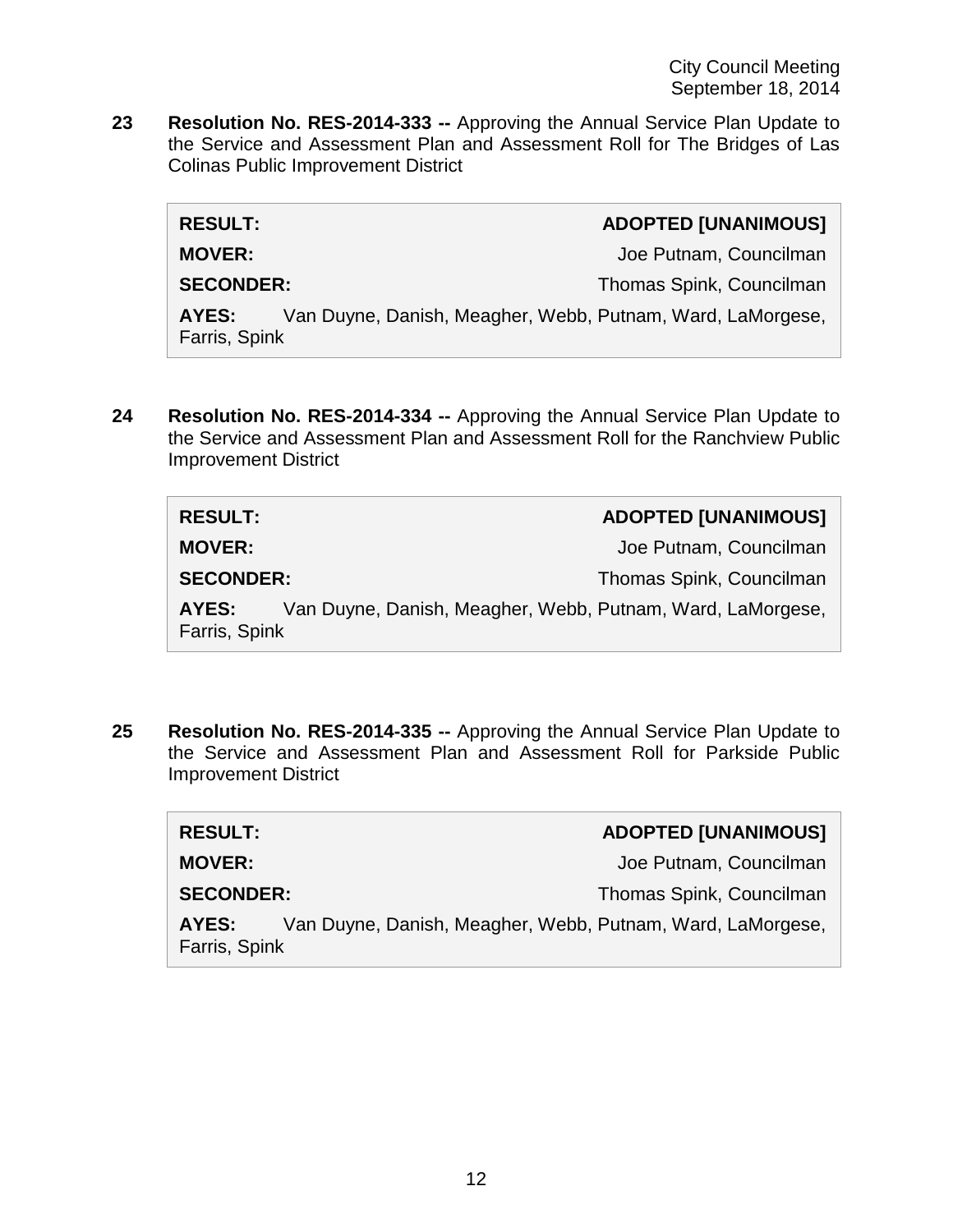**26 Resolution No. RES-2014-336 --** Approving the Sole Source Purchase of Equipment from Harris Corporation in the Amount of \$59,400.00 for the Citywide Communications Project

| <b>RESULT:</b>         |                                                            | <b>ADOPTED [UNANIMOUS]</b> |
|------------------------|------------------------------------------------------------|----------------------------|
| <b>MOVER:</b>          |                                                            | Joe Putnam, Councilman     |
| <b>SECONDER:</b>       |                                                            | Thomas Spink, Councilman   |
| AYES:<br>Farris, Spink | Van Duyne, Danish, Meagher, Webb, Putnam, Ward, LaMorgese, |                            |
|                        |                                                            |                            |

**27 Resolution No. RES-2014-337 --** Approving Consulting Agreement with Simpleview, Inc. for Services and Web-Based Applications for Use on the World Wide Web, Including Industry-Specific Customer Relationship Management System (CRM) and Content Management System (CMS) in the Amount of \$466,912.00 for Three Years

| <b>RESULT:</b>         | <b>ADOPTED [UNANIMOUS]</b>                                 |
|------------------------|------------------------------------------------------------|
| <b>MOVER:</b>          | Joe Putnam, Councilman                                     |
| <b>SECONDER:</b>       | Thomas Spink, Councilman                                   |
| AYES:<br>Farris, Spink | Van Duyne, Danish, Meagher, Webb, Putnam, Ward, LaMorgese, |

**28 Resolution No. RES-2014-338 --** Approving the Purchase from Master Audio Visual in the Total Estimated Amount of \$484,450.92 for Irving Arts Center Facility Dimmer Replacement through the State of Texas Local Government Statewide Cooperative Purchasing Program (BuyBoard)

| <b>RESULT:</b>         |                                                            | <b>ADOPTED [UNANIMOUS]</b> |
|------------------------|------------------------------------------------------------|----------------------------|
| <b>MOVER:</b>          |                                                            | Joe Putnam, Councilman     |
| <b>SECONDER:</b>       |                                                            | Thomas Spink, Councilman   |
| AYES:<br>Farris, Spink | Van Duyne, Danish, Meagher, Webb, Putnam, Ward, LaMorgese, |                            |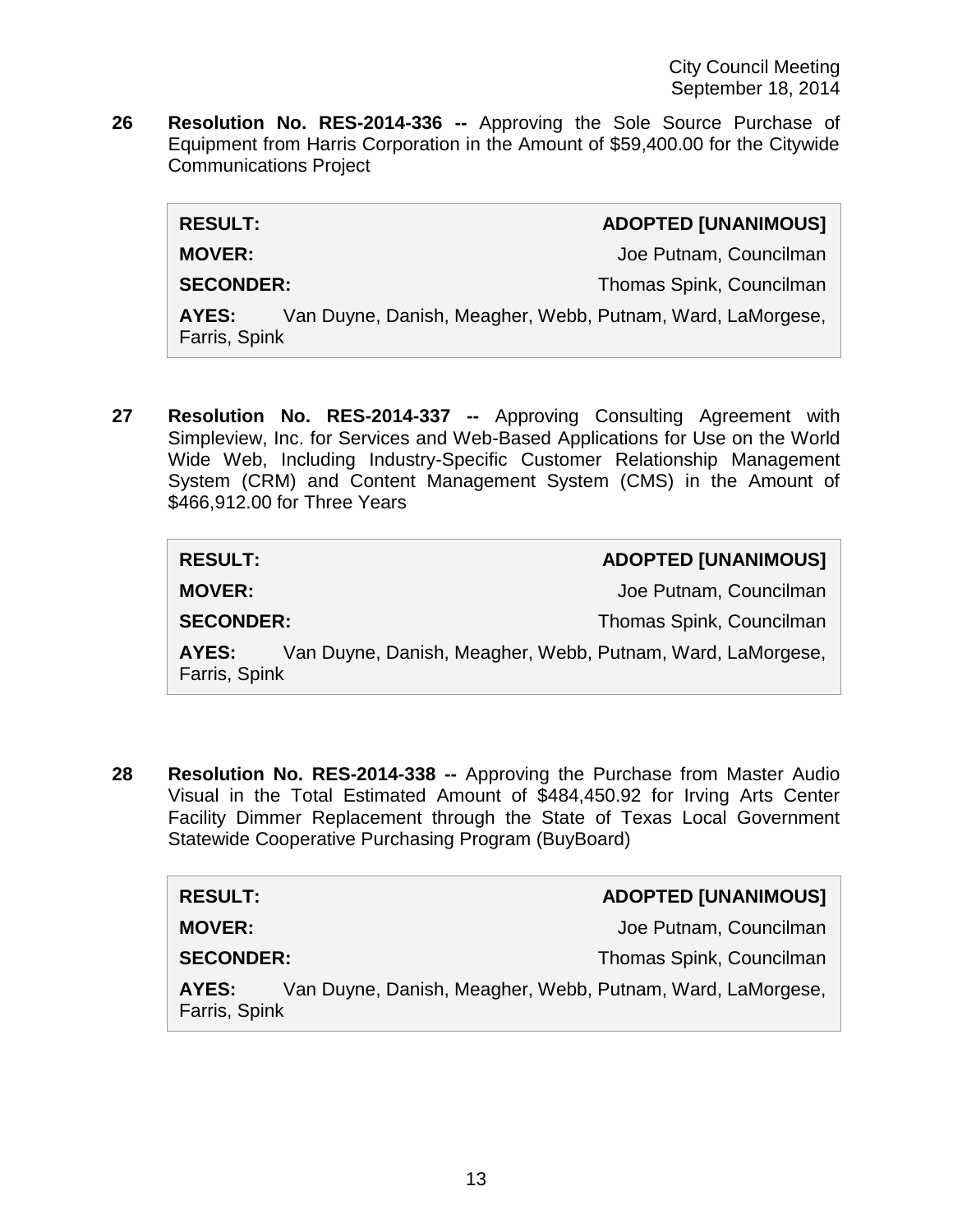City Council Meeting September 18, 2014

**29 Resolution No. RES-2014-339 --** Approving the Repairs of the Sculpture Garden Pool by Sunbelt Pools in the Total Estimated Amount of \$129,779.00 through the State of Texas Local Government Statewide Purchasing Cooperative Agreement (BuyBoard)

|  | <b>ADOPTED [UNANIMOUS]</b> |
|--|----------------------------|
|  |                            |

 $RESULT:$ 

**MOVER: MOVER: Joe Putnam, Councilman** 

**SECONDER:** Thomas Spink, Councilman

**AYES:** Van Duyne, Danish, Meagher, Webb, Putnam, Ward, LaMorgese, Farris, Spink

**30 Resolution No. RES-2014-340 --** Approving the Purchase and Replacement of Line-Set (Rigging) in the Dupree Theatre and the Carpenter Performance Hall in the Total Estimated Amount of \$109,722.69 from Norcostco through the Texas Local Government Statewide Purchasing Cooperative (BuyBoard)

| <b>RESULT:</b>         | <b>ADOPTED [UNANIMOUS]</b>                                 |
|------------------------|------------------------------------------------------------|
| <b>MOVER:</b>          | Joe Putnam, Councilman                                     |
| <b>SECONDER:</b>       | Thomas Spink, Councilman                                   |
| AYES:<br>Farris, Spink | Van Duyne, Danish, Meagher, Webb, Putnam, Ward, LaMorgese, |

**31 Resolution No. RES-2014-341 --** Approving an Agreement Between the City of Irving and Irving Community Development Corporation for the Development of Vacant Lots in the Amount of \$600,000.00

| <b>RESULT:</b>         | <b>ADOPTED [UNANIMOUS]</b>                                 |
|------------------------|------------------------------------------------------------|
| <b>MOVER:</b>          | Joe Putnam, Councilman                                     |
| <b>SECONDER:</b>       | Thomas Spink, Councilman                                   |
| AYES:<br>Farris, Spink | Van Duyne, Danish, Meagher, Webb, Putnam, Ward, LaMorgese, |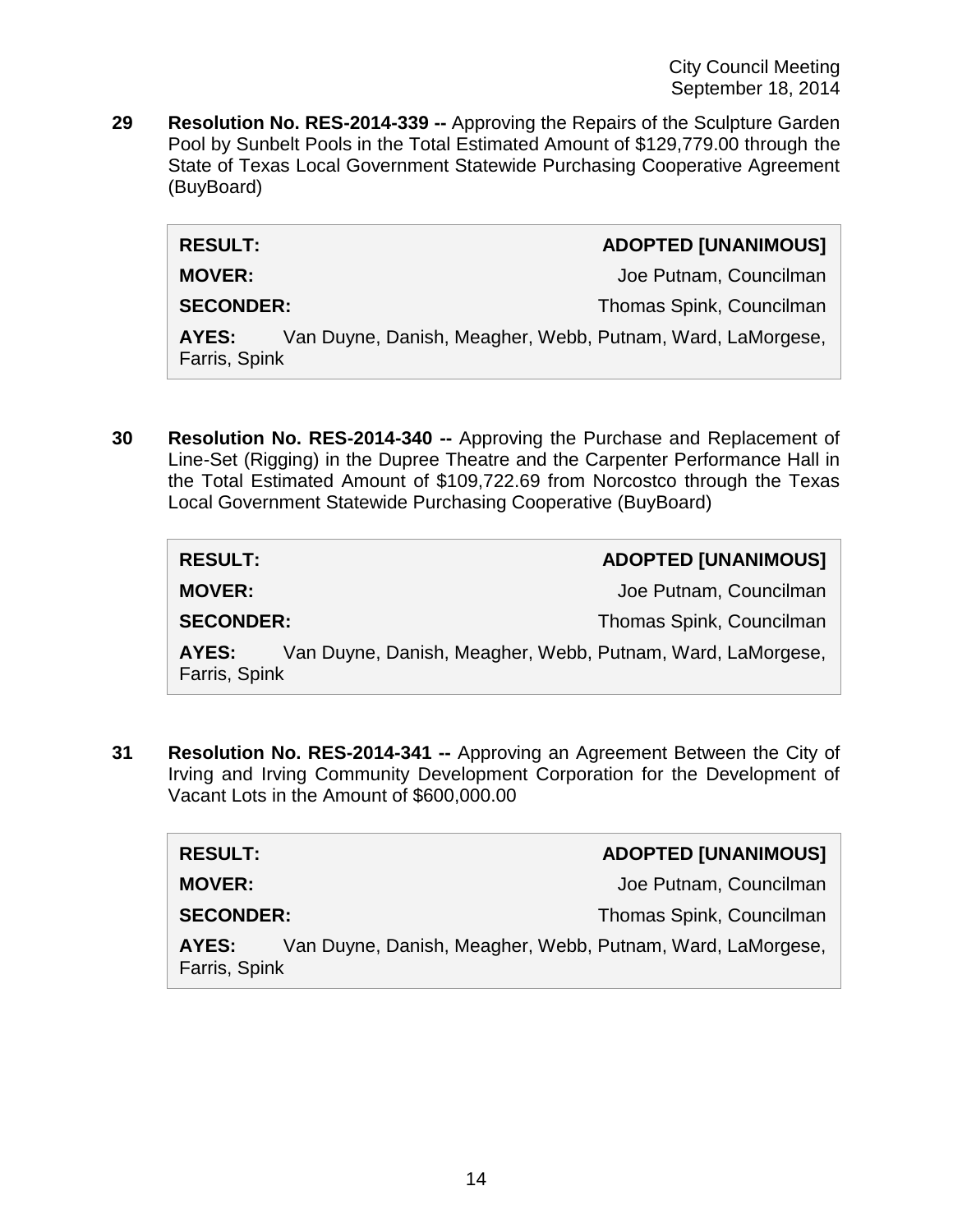**32 Resolution No. RES-2014-342 --** Approving an Extension of Texas Department of Housing and Community Affairs Agreement For the Neighborhood Stabilization Program

| <b>RESULT:</b>                                                                       | <b>ADOPTED [UNANIMOUS]</b> |
|--------------------------------------------------------------------------------------|----------------------------|
| <b>MOVER:</b>                                                                        | Joe Putnam, Councilman     |
| <b>SECONDER:</b>                                                                     | Thomas Spink, Councilman   |
| Van Duyne, Danish, Meagher, Webb, Putnam, Ward, LaMorgese,<br>AYES:<br>Farris, Spink |                            |

**33 Resolution No. RES-2014-343 --** Approving and Accepting the Bids of Bound Tree Medical, LLC, QuadMed, Inc., Nashville Medical & EMS Products, Inc., Henry Schein Inc., Midwest Medical Supply Co., LLC, Moore Medical LLC, and Southeastern Emergency Equipment in the Total Estimated Amount of \$145,747.27 for Medical Supplies

| <b>RESULT:</b>         | <b>ADOPTED [UNANIMOUS]</b>                                 |
|------------------------|------------------------------------------------------------|
| <b>MOVER:</b>          | Joe Putnam, Councilman                                     |
| <b>SECONDER:</b>       | Thomas Spink, Councilman                                   |
| AYES:<br>Farris, Spink | Van Duyne, Danish, Meagher, Webb, Putnam, Ward, LaMorgese, |

**34 Resolution No. RES-2014-344 --** Approving Work Authorization No. 2 Relating to the Master Professional Services Agreement with Gradient Solutions Corporation (Formerly Webb Watch Corporation) in an Annual Amount Not to Exceed \$75,000.00 for Continuous Monitoring Services

| <b>RESULT:</b>                                                                       | <b>ADOPTED [UNANIMOUS]</b> |
|--------------------------------------------------------------------------------------|----------------------------|
| <b>MOVER:</b>                                                                        | Joe Putnam, Councilman     |
| <b>SECONDER:</b>                                                                     | Thomas Spink, Councilman   |
| Van Duyne, Danish, Meagher, Webb, Putnam, Ward, LaMorgese,<br>AYES:<br>Farris, Spink |                            |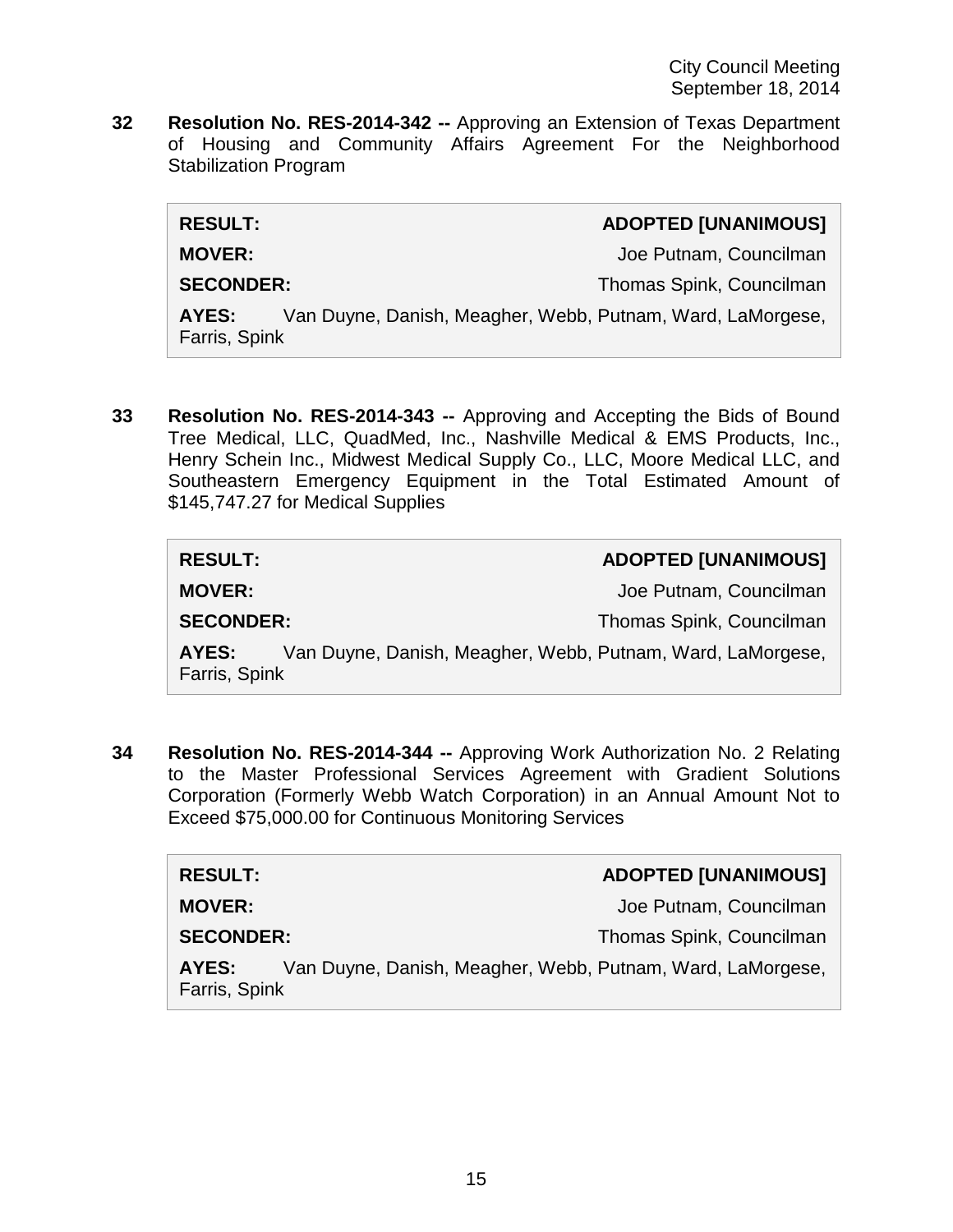**35 Resolution No. RES-2014-345 --** Approving and Accepting the Proposal of Commdex Consulting, LLC, in an Amount Not to Exceed \$750,000.00 for Fiber Optic Network Maintenance

| <b>RESULT:</b>                                                                       | <b>ADOPTED [UNANIMOUS]</b> |
|--------------------------------------------------------------------------------------|----------------------------|
| <b>MOVER:</b>                                                                        | Joe Putnam, Councilman     |
| <b>SECONDER:</b>                                                                     | Thomas Spink, Councilman   |
| Van Duyne, Danish, Meagher, Webb, Putnam, Ward, LaMorgese,<br>AYES:<br>Farris, Spink |                            |

**36 Resolution No. RES-2014-346 --** Approving and Accepting the Proposal of Maloney Strategic Communications, Inc., in the Total Estimated Amount of \$400,000.00 for Advertising Agency Representation for Irving Convention & Visitors Bureau

| <b>RESULT:</b>                                                                       | <b>ADOPTED [UNANIMOUS]</b> |
|--------------------------------------------------------------------------------------|----------------------------|
| <b>MOVER:</b>                                                                        | Joe Putnam, Councilman     |
| <b>SECONDER:</b>                                                                     | Thomas Spink, Councilman   |
| Van Duyne, Danish, Meagher, Webb, Putnam, Ward, LaMorgese,<br>AYES:<br>Farris, Spink |                            |

**37 Ordinance No. ORD-2014-9625 --** Appointing Judges to Irving Municipal Court

| <b>RESULT:</b>         | <b>ADOPTED [UNANIMOUS]</b>                                 |
|------------------------|------------------------------------------------------------|
| <b>MOVER:</b>          | Joe Putnam, Councilman                                     |
| <b>SECONDER:</b>       | Thomas Spink, Councilman                                   |
| AYES:<br>Farris, Spink | Van Duyne, Danish, Meagher, Webb, Putnam, Ward, LaMorgese, |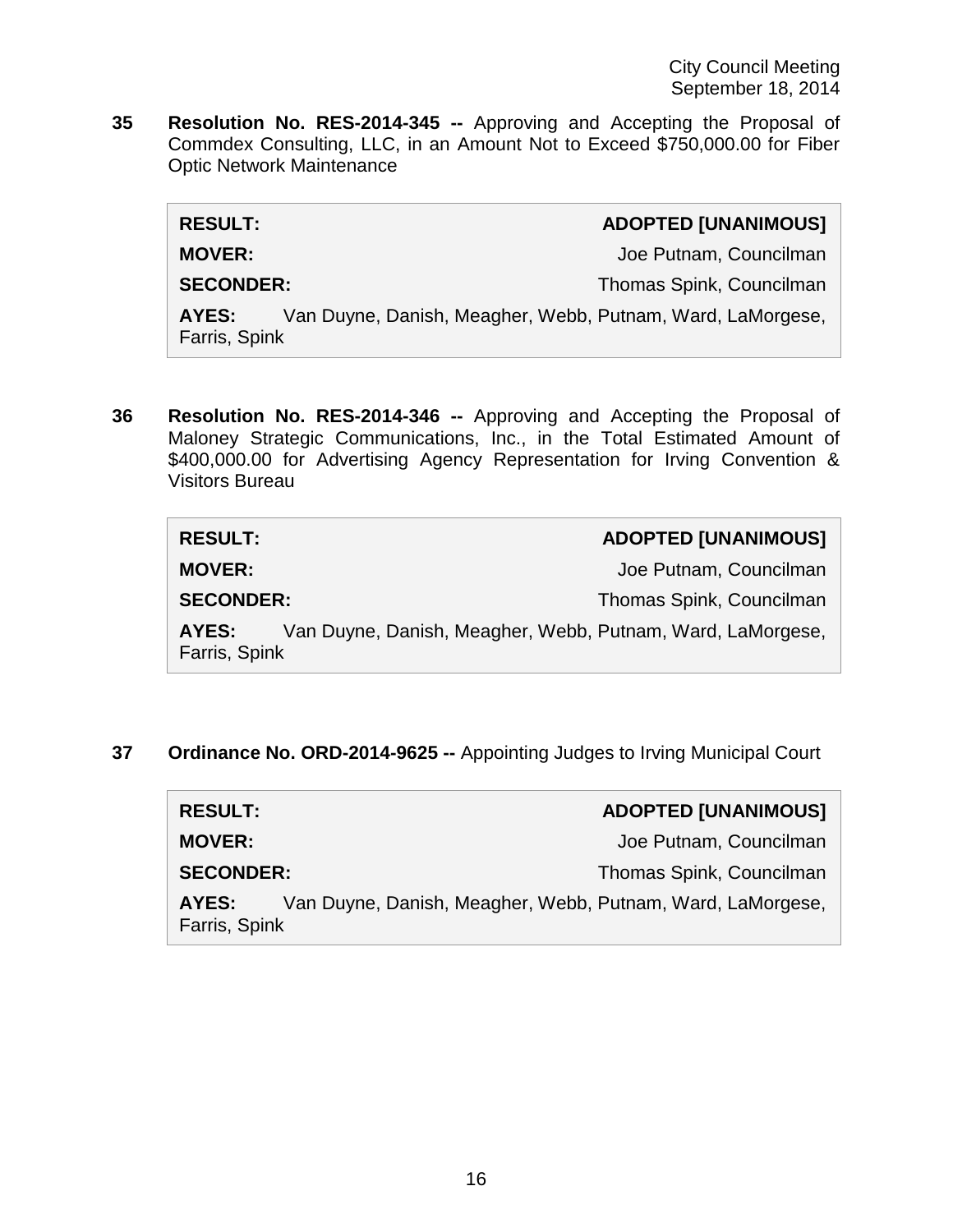# **INDIVIDUAL CONSIDERATION**

**38 Ordinance No. ORD-2014-9611 --** Final Reading - Amending Chapter 33 Entitled "Refuse, Garbage and Weeds" of the Code of Civil and Criminal Ordinances of the City of Irving, Texas, Providing for New Monthly Charges for Refuse Pickup Service for Residences, Apartments, and Churches and for All Other Customers Besides Residential, and Defining a Container Size

The following individual(s) signed up to speak in support of this item: Don Van Slyke, 2617 Castle St., Irving, TX

The following individual(s) signed up to speak in opposition of this item: Joe Mapes, P.O. Box 141964, Irving, TX

Motioned by Councilman Danish, seconded by Councilman LaMorgese to Approve Amending Chapter 33 Entitled "Refuse, Garbage and Weeds" of the Code of Civil and Criminal Ordinances of the City of Irving, Texas, Providing for New Monthly Charges for Refuse Pickup Service for Residences, Apartments, and Churches and for All Other Customers Besides Residential, and Defining a Container Size

Motion approved 9-0.

| <b>ADOPTED [UNANIMOUS]</b>                                 |
|------------------------------------------------------------|
| John C. Danish, Councilman                                 |
| Brad M. LaMorgese, Councilman                              |
| Van Duyne, Danish, Meagher, Webb, Putnam, Ward, LaMorgese, |
|                                                            |

**39 Ordinance No. ORD-2014-9612 --** Final Reading - Amending Chapter 52 Entitled "Water and Sewer Rates" of the Code of Civil and Criminal Ordinances of the City of Irving, Texas, Providing for New Monthly Water and Sewer Rates

The following individual(s) signed up in support of this item but did not want to speak:

Joe Mapes, PO Box 141964, Irving, TX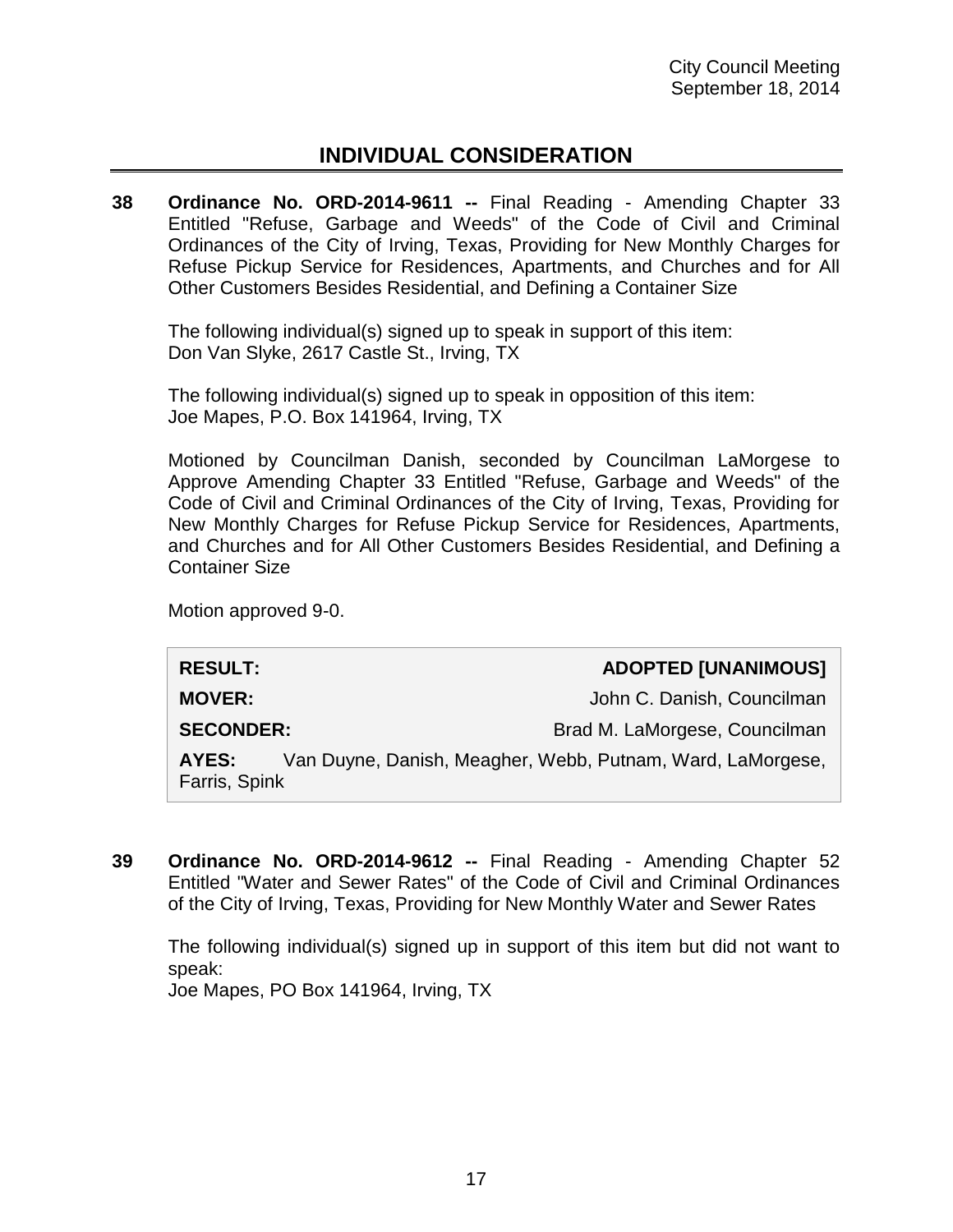Motioned by Councilman Danish, seconded by Councilman LaMorgese to Approve Amending Chapter 52 Entitled "Water and Sewer Rates" of the Code of Civil and Criminal Ordinances of the City of Irving, Texas, Providing for New Monthly Water and Sewer Rates

Motion approved 8-1.

Councilmember(s) voting in opposition of this motion include: Councilman Webb

| <b>RESULT:</b>        | ADOPTED [8 TO 1]                                             |
|-----------------------|--------------------------------------------------------------|
| <b>MOVER:</b>         | John C. Danish, Councilman                                   |
| <b>SECONDER:</b>      | Brad M. LaMorgese, Councilman                                |
| AYES:<br><b>Spink</b> | Van Duyne, Danish, Meagher, Putnam, Ward, LaMorgese, Farris, |
| <b>NAYS:</b>          | Dennis Webb                                                  |

# **ZONING CASES AND COMPANION ITEMS**

**40 Resolution No. RES-2014-316 --** Temporary Use Permit G1407-0014 - to Allow a Haunted House - Property Located at 2501 Irving Mall - Strangling Brothers Haunted Circus of Dallas, Applicant

Mayor Van Duyne opened the public hearing at approximately 8:54 p.m.

No one signed up to speak on this item at tonight's meeting.

Mayor Van Duyne closed the public hearing at approximately 8:54 p.m.

Motioned by Councilman LaMorgese, seconded by Councilman Farris to Approve Temporary Use Permit G1407-0014 - to Allow a Haunted House - Property Located at 2501 Irving Mall - Strangling Brothers Haunted Circus of Dallas, Applicant

Motion approved 8-0.

Councilman Ward was absent for this vote.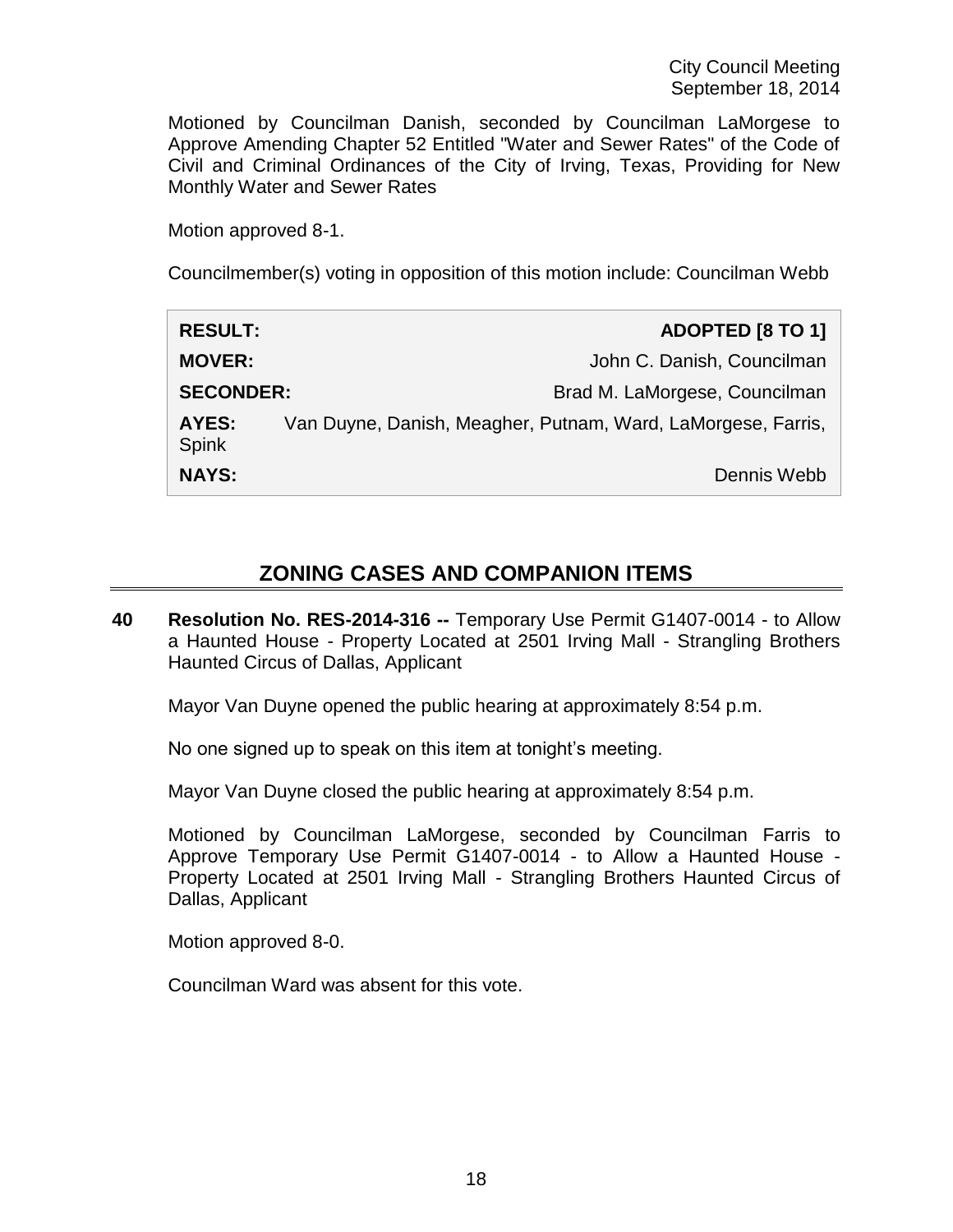| <b>RESULT:</b>               | ADOPTED [8-0]                                                |
|------------------------------|--------------------------------------------------------------|
| <b>MOVER:</b>                | Brad M. LaMorgese, Councilman                                |
| <b>SECONDER:</b>             | Gerald Farris, Councilman                                    |
| <b>AYES:</b><br><b>Spink</b> | Van Duyne, Danish, Meagher, Webb, Putnam, LaMorgese, Farris, |
| <b>ABSENT:</b>               | Oscar Ward                                                   |

**41 Ordinance No. ORD-2014-9626 --** Zoning Case #ZC14-0044 - Amending the Comprehensive Plan to Change the Recommended Land Use from Office to Low Density Residential and Granting S-P-2 (Generalized Site Plan) for R-6 (Single Family) Uses - Approximately 14.4 Acres Located at the Southeast Corner of Fortune Drive and State Highway 114 - Spring Haven Investments, Inc., Applicant. Graham Mortgage Corp., Owner - (Postponed at the September 18, 2014 City Council Meeting)

The applicant has requested that this item be postponed to the October 9, 2014 council meeting.

Motioned by Councilman Farris, seconded by Councilman Spink to Postpone Zoning Case #ZC14-0044 - Amending the Comprehensive Plan to Change the Recommended Land Use from Office to Low Density Residential and Granting S-P-2 (Generalized Site Plan) for R-6 (Single Family) Uses - Approximately 14.4 Acres Located at the Southeast Corner of Fortune Drive and State Highway 114 - Spring Haven Investments, Inc., Applicant. Graham Mortgage Corp., Owner to the October 9, 2014 meeting.

Motion approved 8-0.

| <b>RESULT:</b>        |                                                              | POSTPONED [9 TO 0]<br>Next: 10/9/2014 7:00 PM |
|-----------------------|--------------------------------------------------------------|-----------------------------------------------|
| <b>MOVER:</b>         |                                                              | Gerald Farris, Councilman                     |
| <b>SECONDER:</b>      |                                                              | Thomas Spink, Councilman                      |
| AYES:<br><b>Spink</b> | Van Duyne, Danish, Meagher, Webb, Putnam, LaMorgese, Farris, |                                               |
| <b>ABSENT:</b>        |                                                              | Oscar Ward                                    |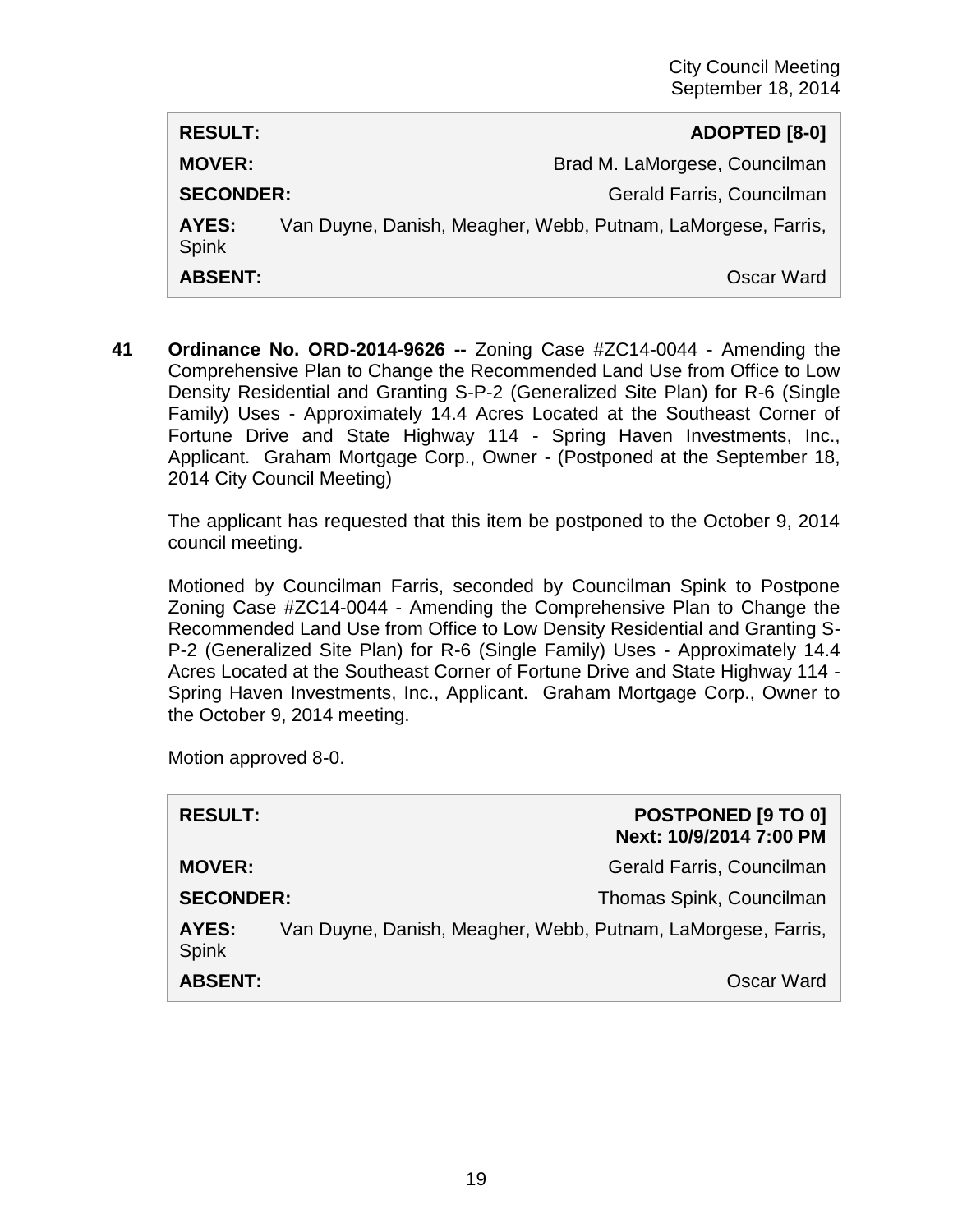**42 Ordinance No. ORD-2014-9627 --** Zoning Case #ZC14-0054 - Granting S-P-1 (Detailed Site Plan) for C-N (Neighborhood Commercial) Uses - Approximately 1.01 Acres Located at 2520 North Story Road - Jahvani Consulting Engineers, Inc., Applicant. Frank D. Rowell, Owner

Mayor Van Duyne opened the public hearing at approximately 8:56 p.m.

No one signed up to speak on this item at tonight's meeting.

Mayor Van Duyne closed the public hearing at approximately 8:56 p.m.

Motioned by Councilman Spink, seconded by Councilman Farris to Approve Zoning Case #ZC14-0054 - Granting S-P-1 (Detailed Site Plan) for C-N (Neighborhood Commercial) Uses - Approximately 1.01 Acres Located at 2520 North Story Road - Jahvani Consulting Engineers, Inc., Applicant. Frank D. Rowell, Owner

Motion approved 9-0.

| <b>RESULT:</b>                                                                       | <b>ADOPTED [UNANIMOUS]</b> |  |
|--------------------------------------------------------------------------------------|----------------------------|--|
| <b>MOVER:</b>                                                                        | Thomas Spink, Councilman   |  |
| <b>SECONDER:</b>                                                                     | Gerald Farris, Councilman  |  |
| Van Duyne, Danish, Meagher, Webb, Putnam, Ward, LaMorgese,<br>AYES:<br>Farris, Spink |                            |  |

**43 Ordinance No. ORD-2014-9628 --** Zoning Case #ZC14-0056 - Granting S-P-1 (Detailed Site Plan) for C-N (Neighborhood Commercial) and Nondepository Financial Institution Uses - Approximately 1,660 Square Feet Located at 2000 Esters Road, Suite 130 - Wellshire Financial Services, LLC, Applicant - Esters, Ltd., Owner

Mayor Van Duyne opened the public hearing at approximately 8:56 p.m.

Robert Reeves, 900 Jackson St., Suite 160, Dallas, TX, applicant was available for questions.

Mayor Van Duyne closed the public hearing at approximately 8:56 p.m